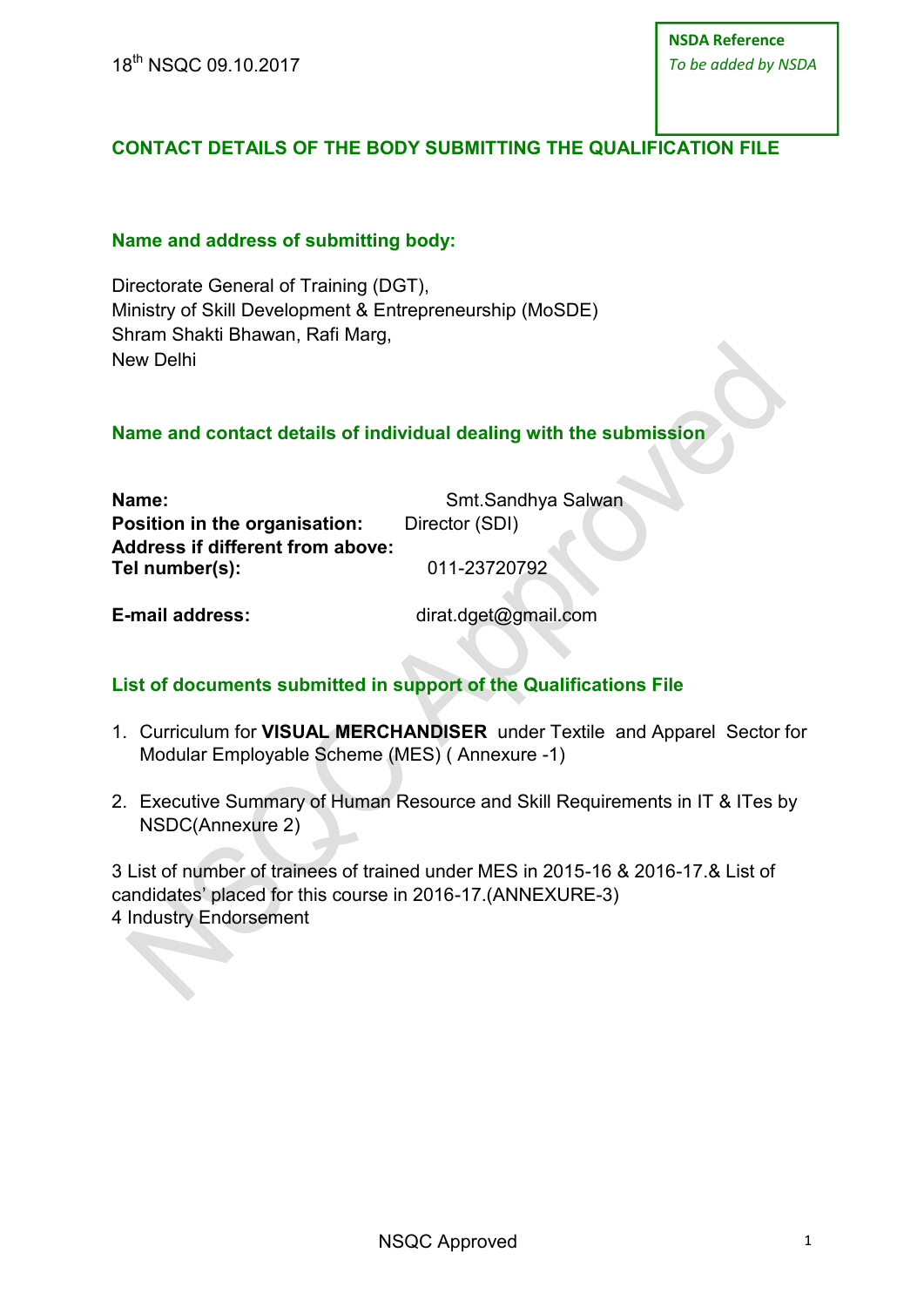# **SUMMARY**

| <b>Qualification Title</b>                                                                           | <b>VISUAL MERCHANDISER</b>                                                                                                                                                                                                                                                                                |
|------------------------------------------------------------------------------------------------------|-----------------------------------------------------------------------------------------------------------------------------------------------------------------------------------------------------------------------------------------------------------------------------------------------------------|
| <b>Qualification Code</b>                                                                            | <b>NA</b>                                                                                                                                                                                                                                                                                                 |
| <b>Nature and</b><br>purpose of the<br>qualification                                                 | Nature of the qualification is National Certificate in MES<br>in job role in job role of VISUAL MERCHANDISER<br>Skilling individual in VISUAL MERCHANDISING<br>Purpose of the Qualification is to get familiar with the<br>main concept AND PROCESS of VISUAL<br><b>MERCHANDISING</b> in garment industry |
| <b>Body/bodies which</b><br>will award the<br>qualification                                          | National Council for Vocational Training (NCVT)                                                                                                                                                                                                                                                           |
| <b>Body which will</b><br>accredit providers<br>to offer courses<br>leading to the<br>qualification  | SDI wing under DGT                                                                                                                                                                                                                                                                                        |
| <b>Body/bodies which</b><br>will carry out<br>assessment of<br><b>learners</b>                       | Independent Agency as Assessing Bodies (ABs)<br>empanelled by DGT                                                                                                                                                                                                                                         |
| <b>Occupation(s) to</b><br>which the<br>qualification gives<br>access                                | After completion of the course the trainees shall be<br>qualified for one or more of the following job roles:<br>Display Person                                                                                                                                                                           |
| <b>Licensing</b><br>requirements                                                                     | N A                                                                                                                                                                                                                                                                                                       |
| <b>Level of the</b>                                                                                  | Level 3                                                                                                                                                                                                                                                                                                   |
| qualification in the<br><b>NSQF</b>                                                                  |                                                                                                                                                                                                                                                                                                           |
| <b>Anticipated</b><br>volume of<br>training/learning<br>required to<br>complete the<br>qualification | 680 hrs +100 Hours                                                                                                                                                                                                                                                                                        |
| <b>Entry</b><br>requirements<br>and/or<br>recommendations                                            | Qualification: Passed 12 Standard<br>Age: 14 years of age<br>As per skill sets of the course and module 12<br><b>Standard qualification is required</b>                                                                                                                                                   |
| <b>Progression from</b><br>the qualification                                                         | Display supervisor                                                                                                                                                                                                                                                                                        |
| <b>Planned</b><br>arrangements for                                                                   | RPL Arrangement yet to be planned<br>Testing centres are registered by States on the same                                                                                                                                                                                                                 |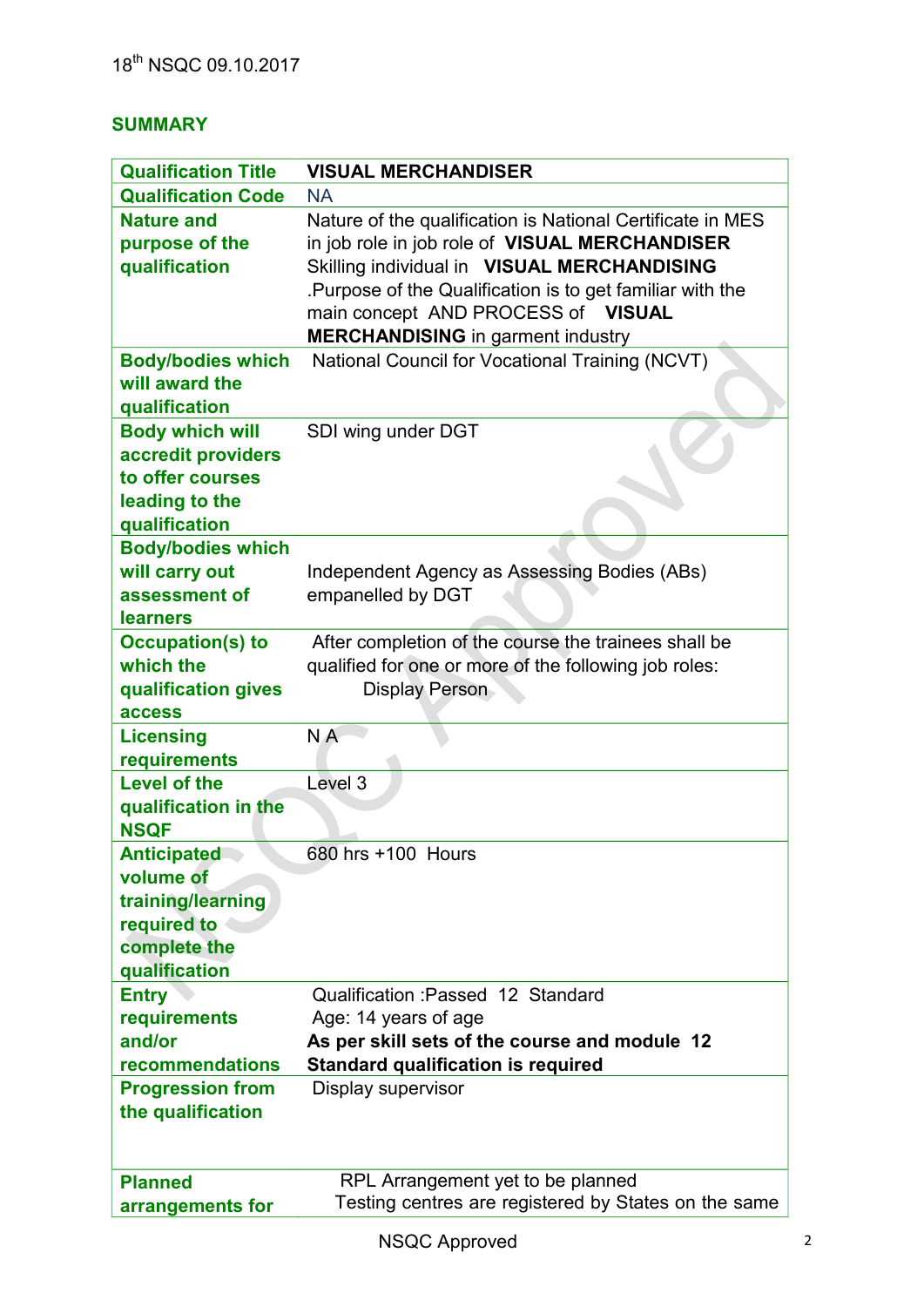| the Recognition of<br><b>Prior learning</b><br>(RPL)                 | line as for VTPs. Candidates desire to get the skills<br>certified have to apply on line or through Testing<br>Centres. Assessing Bodies/assessors will be allotted<br>automatically by the IT application. This facility is<br>being provided on the web-portal of SDI scheme.<br>Until then following procedure will be adopted for<br>direct assessment:<br>Assessing Bodies are responsible for registration of<br>candidates for testing. It may do so directly or through<br>its designated centres or VTPs.<br>Candidates are allowed to get registered themselves<br>$\bullet$<br>either directly on the portal or through Testing Centre<br>concerned.<br>Assessing Bodies apply online list of candidates to be<br>assessed to<br>acknowledge the same by allotting ABN. RDAT make<br>schedule of trade test, including date, time, list of<br>candidates and location of designated Testing Centre<br>under intimation to AB.<br>AB inform in advance about the courses, candidates<br>list, and requirement of raw material to Testing Centre<br>in advance.<br>ABs are responsible for preparation of question papers<br>both for theory and practical test based on the approved<br>criteria etc. |                                          | respective RDAT who,                             | in turn,     |
|----------------------------------------------------------------------|-----------------------------------------------------------------------------------------------------------------------------------------------------------------------------------------------------------------------------------------------------------------------------------------------------------------------------------------------------------------------------------------------------------------------------------------------------------------------------------------------------------------------------------------------------------------------------------------------------------------------------------------------------------------------------------------------------------------------------------------------------------------------------------------------------------------------------------------------------------------------------------------------------------------------------------------------------------------------------------------------------------------------------------------------------------------------------------------------------------------------------------------------------------------------------------------------------------------|------------------------------------------|--------------------------------------------------|--------------|
| <b>International</b><br>comparability<br>where known                 | Existence of any official document suggesting the<br>comparability of the qualification with the qualifications in<br>other countries is not known.                                                                                                                                                                                                                                                                                                                                                                                                                                                                                                                                                                                                                                                                                                                                                                                                                                                                                                                                                                                                                                                             |                                          |                                                  |              |
| Date of planned<br>review of the<br>qualification.                   | June2019(JUNE 2019 (2 yrs after approval of the<br>qualification)                                                                                                                                                                                                                                                                                                                                                                                                                                                                                                                                                                                                                                                                                                                                                                                                                                                                                                                                                                                                                                                                                                                                               |                                          |                                                  |              |
|                                                                      |                                                                                                                                                                                                                                                                                                                                                                                                                                                                                                                                                                                                                                                                                                                                                                                                                                                                                                                                                                                                                                                                                                                                                                                                                 |                                          |                                                  |              |
| <b>Formal structure of the qualification</b>                         |                                                                                                                                                                                                                                                                                                                                                                                                                                                                                                                                                                                                                                                                                                                                                                                                                                                                                                                                                                                                                                                                                                                                                                                                                 |                                          |                                                  |              |
| <b>Title of component and identification</b><br>code.                |                                                                                                                                                                                                                                                                                                                                                                                                                                                                                                                                                                                                                                                                                                                                                                                                                                                                                                                                                                                                                                                                                                                                                                                                                 | <b>Mandato</b><br>ry/<br><b>Optional</b> | <b>Estimate</b><br>d size<br>(learning<br>hours) | <b>Level</b> |
| <b>Syllabus contents for module of</b><br><b>Visual Merchandiser</b> |                                                                                                                                                                                                                                                                                                                                                                                                                                                                                                                                                                                                                                                                                                                                                                                                                                                                                                                                                                                                                                                                                                                                                                                                                 |                                          |                                                  |              |
| 1) Identify basic principles of visual<br>merchandising              |                                                                                                                                                                                                                                                                                                                                                                                                                                                                                                                                                                                                                                                                                                                                                                                                                                                                                                                                                                                                                                                                                                                                                                                                                 | M                                        | <b>150HRS</b>                                    | 3            |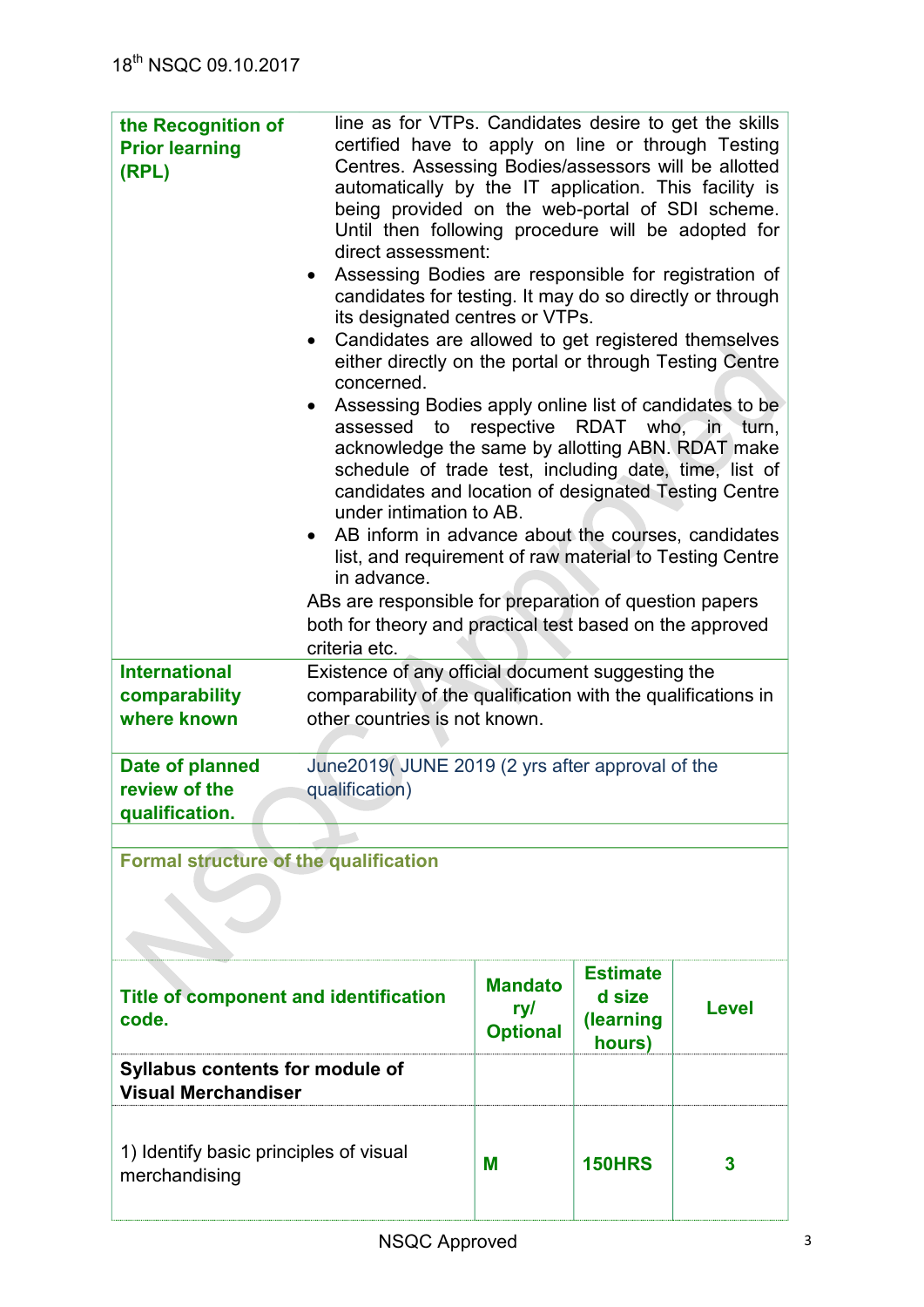| 2) Product Displayed                                                                                                                                             | м | <b>330 HRS</b> | 3              |
|------------------------------------------------------------------------------------------------------------------------------------------------------------------|---|----------------|----------------|
| 3) Plan according Colour Scheme &<br><b>Fashion Accessories</b>                                                                                                  | M | <b>200 HRS</b> | 3              |
| <b>SOFT &amp; ENTREPRENURESHIP SKILLS</b>                                                                                                                        |   |                |                |
| 1 Recognize & comply safe working<br>environment regulation<br>practices,<br>and housekeeping.                                                                   | M | 25HRS          |                |
| 2 Understand and practice soft skills,<br>OSH&E, working with Computer and<br>communicate with required clarity.                                                 | M | <b>25 HRS</b>  | $\overline{2}$ |
| 3. Demonstrate knowledge of concept and<br>principles of basic arithmetic calculation<br>and apply knowledge of specific area to<br>perform practical operations | M | <b>25 HRS</b>  | $\overline{2}$ |
| 4 Explain time management,<br>entrepreneurship and manage/organize<br>related task in day to day work for<br>personal & societal growth                          | M | <b>25 HRS</b>  | $\overline{2}$ |
|                                                                                                                                                                  |   | <b>780 HRS</b> |                |

Please attach any document giving further detail about the structure of the qualification – eg a Curriculum Document or a Qualification Pack.

Give the titles and other relevant details of the document(s) here. Include page references showing where to find the relevant information.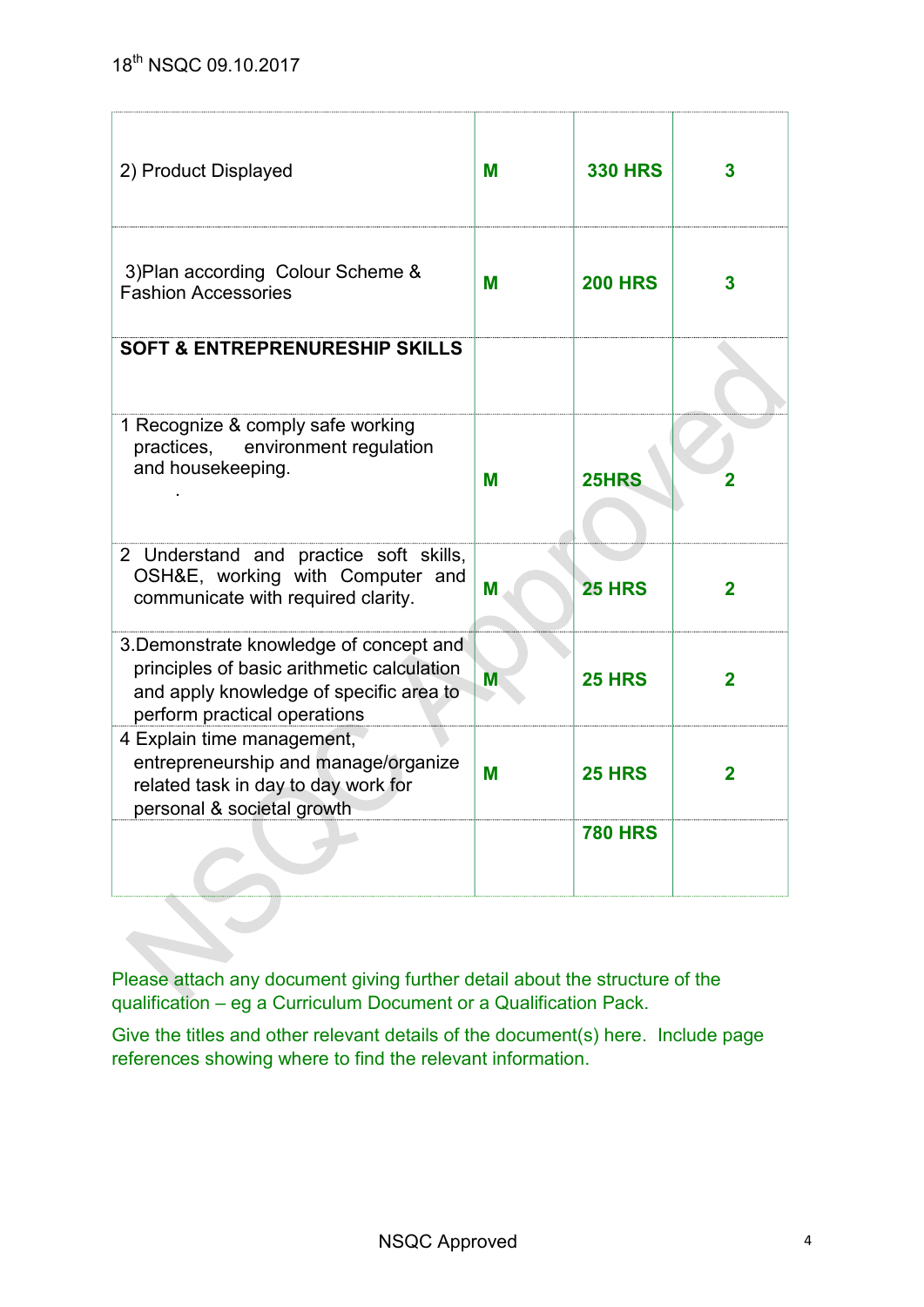## **SECTION 1 ASSESSMENT**

#### **Body/Bodies which will carry out assessment:**

As per the guidelines approved for the SDI ,DGT empanelled Assessing bodies will carry out the assessment

#### **How will RPL assessment be managed and who will carry it out?**

Testing centres are registered by States on the same line as for VTPs. Candidates desire to get the skills certified have to apply on line or through Testing Centres. Assessing Bodies/assessors will be allotted automatically by the IT application. This facility is being provided on the web-portal of SDI scheme. Until then following procedure will be adopted for direct assessment:

• Assessing Bodies are responsible for registration of candidates for testing. It may do so directly or through its designated centres or VTPs.

• Candidates are allowed to get registered themselves either directly on the portal or through Testing Centre concerned.

• Assessing Bodies apply online list of candidates to be assessed to respective RDAT who, in turn, acknowledge the same by allotting ABN. RDAT make schedule of trade test, including date, time, list of candidates and location of designated Testing Centre under intimation to AB.

AB inform in advance about the courses, candidates list, and requirement of raw material to Testing Centre in advance.

ABs are responsible for preparation of question papers both for theory and practical test based on the approved criteria etc.

#### **Describe the overall assessment strategy and specific arrangements which have been put in place to ensure that assessment is always valid, reliable and fair and show that these are in line with the requirements of the NSQF.**

Minimum Eligibility Criteria

 $\Box$  The applicant shall be a legal entity, registered in India.

 $\Box$  The applicant should have in last two years carried out competency / skill assessment for minimum 1000 persons or should have trained minimum 1000 persons and got tested by some agencies such as NCVT, Sector Skill Council, State, board/ council and reputed industry Association. Organizations having experience in testing of competencies would be preferred.

 $\Box$  In case more number of applications is received, preference will be given to those organizations that have trained/assessed larger number of persons.

 $\Box$  The applicant is not a Training Provider (TP) in the same sector and in same State, but it can be TP in other States, other Sectors or other scheme.

 $\Box$  The applicant shall have access to technically qualified personnel of repute and integrity in different industrial trades and technology.

 $\Box$  The applicant shall develop dedicated human resource for handling the processes in assessment process.

 $\Box$  The applicant shall declare its linkages with other organization(s), if any to ensure independence and avoid any conflict of interest.

□ Institutions/ Firms blacklisted by any Government Department shall not be considered in this RFP.

 $\Box$  The Applicant shall provide the information and supporting documents towards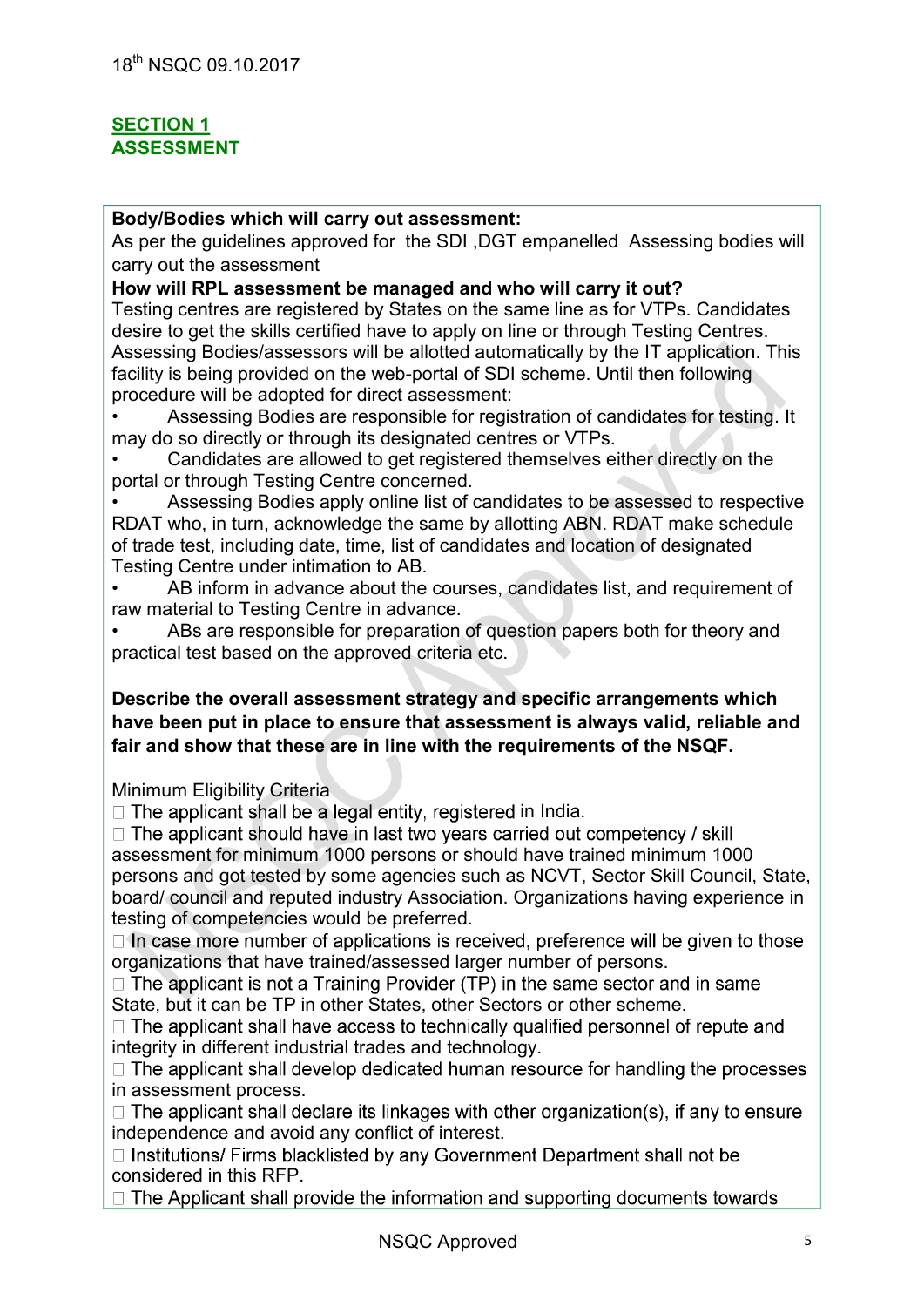#### their claims.

 $\Box$  Initially provisional empanelment will be awarded to the organizations based on the evaluation of eligibility of the Assessing Body based on the criteria.

 $\Box$  Based on the module and sector that will be handled by the assessor, the assessing body shall send its assessor for competency evaluation in the institutions which will be notified by DGT time to time. The assessor will be assessed to ascertain the competency to carry out competency based assessment.

 $\Box$  Final empanelment would be granted subject to the Assessing Body fulfilling the following conditions of getting the competencies of 2 assessors of each module per State evaluated in the institutes notified by the DGT. Testing charges for evaluating the competencies of the assessors will be borne by the Assessing Bodies. (1)**) Assessment process: ( Mechanism of Assessment )**

The assessment process aims to test and certify the competency of the persons through Assessing Bodies who seek certification of their skills acquired informally or the persons who have been trained at the registered TPs. The competency assessment of the candidate is being done the Assessor Competency Evaluation (ACE) qualified assessor of the independent Assessing Bodies (AB) which is not involved in training delivery, to ensure an impartial assessment. ACE is conducted to evaluate the competancy of the assesor. In the assessment process, identification of competency, ways to measure the competency and deciding on the type of evidence that has to be collected are the responsibility of the Assessing bodies whereas administering the assessment and collecting the evidence and reporting the results are the responsibility of the assessors. The assessment process consists of following components:

#### Theory Test:

- It must assess the knowledge which is essential for a person to do the job. Without this knowledge, the person cannot be able to do the job.
- The questions shall be normally of objective type involving selection of correct response rather than writing sentences.
- The question paper should contain sketches/ diagrams/ photographs/ drawing to overcome the problems of reading comprehension.
- The test shall be of short duration.

### Practical Test:

It shall be able to test:

- Manipulative skills to handle tools and equipment.
- Speed in doing work.
- Accuracy maintained
- Quality in workmanship.
- Sequence of performance.
- Economical use of material.
- Neatness & housekeeping.
- All the competencies prescribed in the course curriculum.

The Assessment Parameters adopted during assessment:

- Knowledge of equipment, limitation of use of tools and equipment, and methods & procedure.
- Understanding of functioning of equipment & tool, criteria to be used in selecting tools for given job, and the process of measurement.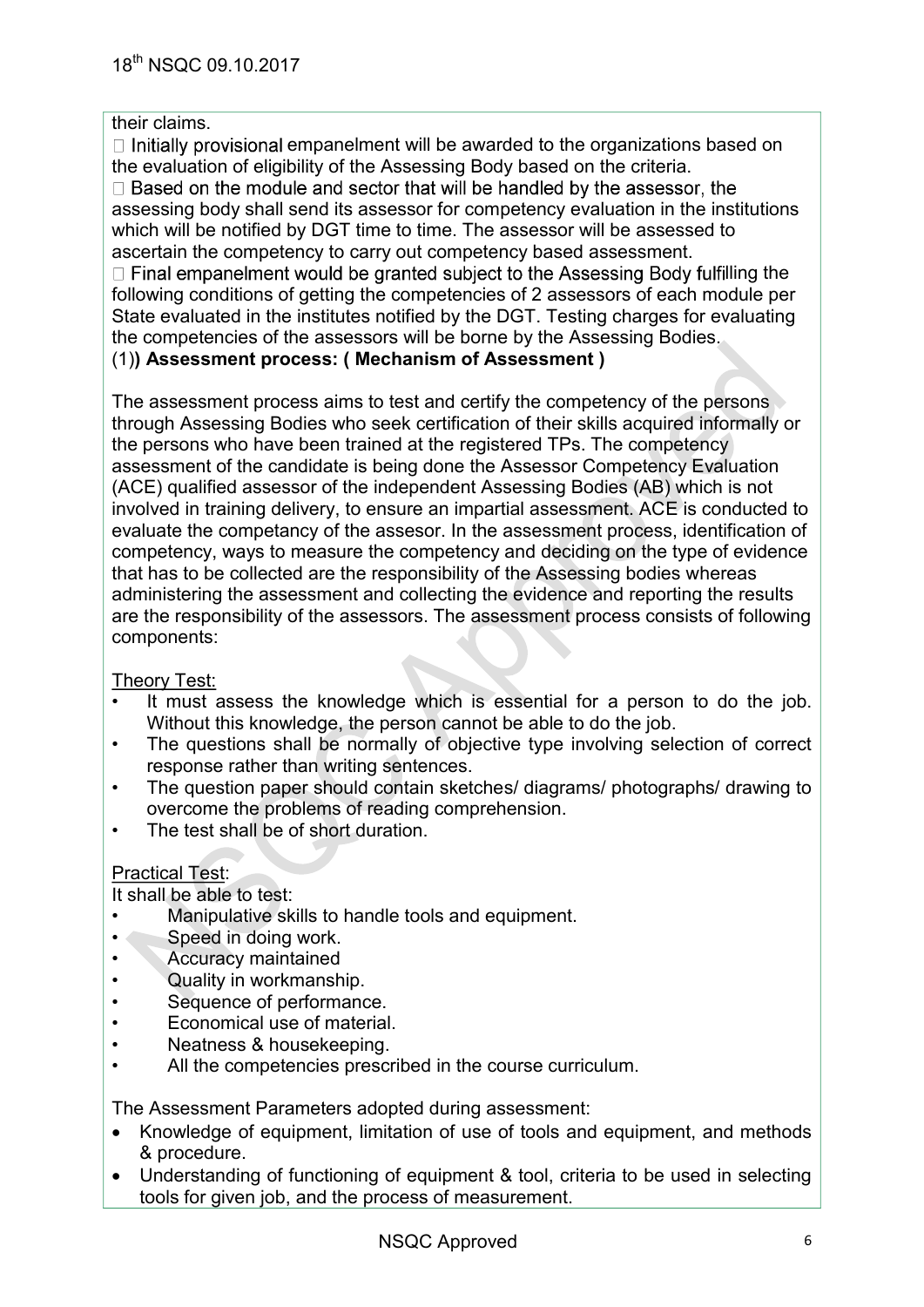- Skill in finishing to required measurement, handling measurement & calculations, handling tools and equipment with ease, finishing neatly.
- Abilities to take corrective steps, use correct work habits, take measurements, complete the job within stipulated time, and adopt safe practices.
- Attitude towards the work, accurate & precise work and co-workers and supervisor.

## (1) Duration of Test:

The duration of test vary according to the task. Theory test shall of 1 hour duration and practical test for engineering trade shall be 6 to 8 hours minimum and nonengineering it shall be of 4 hours minimum. Assessing Bodies while preparing practical test shall ensure that candidate shall be tested on all the competencies prescribed in the course module.

The marking pattern and distribution of marks for the qualification are as under:

| <b>Terminal competency</b> | Maximum<br>marks |
|----------------------------|------------------|
| Application of knowledge   | 30               |
| Care for tools & equipment | 15               |
| Economic use of materials  | 15               |
| Safety consciousness       | 10               |
| Speed                      | 10               |
| Accuracy                   | 15               |
| Quality of workmanship     | 20               |
| Amount of work             | 15               |
| No. of attempts            | 10               |
| Attitude                   | 10               |
| Total maximum marks for    | 150              |
| Practical                  |                  |
| Maximum marks for theory   | 50               |

### (2) **Minimum pass mark:**

Minimum passing marks for Practical is 60% Minimum pass marks for theory is 40%

# **(3) Testing and certifications process for the course:**

### **Pre- Assessment**

- RDAT allot batches to the Assessing Bodies on rotational basis depending on the presence of assessing body in that region sector wise and the assessing body in coordination with VTP and assessor should confirm and schedule the assessment.
- The Assessing Body confirm the date of assessment in consultation with VTP and communicate to the RDAT/State.
- The Assessing Body forms a panel of ACE qualified assessors of high repute and integrity SDIS sector wise and location wise.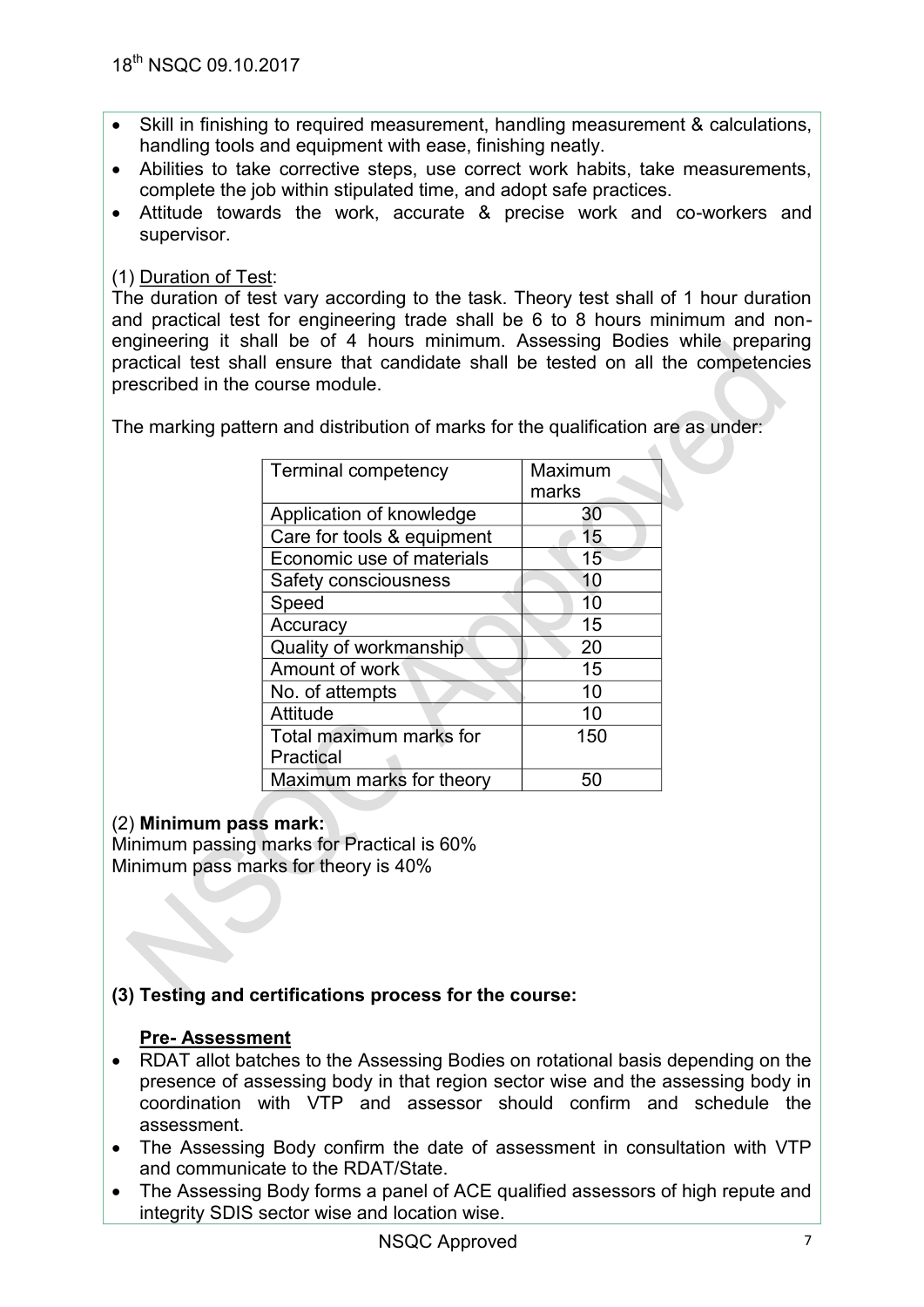- The assessment of the candidates is done by the Assessing Bodies in designated Testing Centre (TC). The Testing Centre where the assessment is carried out and Testing Centre can be VTP also. The Assessing Body select the TC based on the location, accessibility and the infrastructure facilities available for conducting the test.
- The Assessing Body provide details of selected TC along with skill areas in which assessment can be done at the TC, to the RDAT and respective States/UTs.
- The Assessing Bodies depute ACE qualified assessors for assessments whose details are furnished by Assessing Bodies to DGT in advance.
- Assessing Body has to communicate to the Testing Centre following: -Details of the candidates to appear for assessment in various MES courses. -Details of Assessors selected with their contact details. -Requirement of infrastructure, raw material etc. -Testing charges to be reimbursed to Testing Centre

### **Preparation of assessment tools and prerequisites**:

- The assessment tools contain components for testing the knowledge, application of knowledge and demonstration of skill. The knowledge test is objective paper based test or short structured questions based. The application of knowledge is verified based on questioning or seeking response for a case. Demonstration of skill is verified based on practical demonstration by the candidate by using competency checklist.
- The type of assessment tools to be used for assessment are to be prepared in advance by the assessing body in accordance to the guidelines as prescribed below:
	- Define the performance objective  $-$  This is based on the course objectives and competency in workplace as prescribed by MES curriculum. The written tests and practical tests assess all the competencies mentioned in course curriculum.
	- In case of practical test, the operations which are to be observed in case of process test (how a particular task is being carried out) are clearly mentioned and the specifications of the final product in case of product test (the task in itself).
	- List of tools, infrastructure, and equipment to carry out the assessment are prepared based on the test instruments that are planned to be used.
	- Written directions are given to the candidates before the task is attempted.
	- Scoring system, observational checklist and rating scale is prepared for each competency which is going to be assessed.
	- The checklist and rating scale have sufficient space to record observations.

# **Pre-assessment activities for Assessor at the Testing Centre**

- Verification of student credentials: The assessor check the application form submitted by the candidates and verify the photo pasted on the forms with candidates who are taking assessment in accordance with checklist
- Verification of testing centre for adequate infrastructure, tools and equipment: The assessor verifies the availability of infrastructure, tools and equipment for carrying out both theory and practical assessments. The minimum requirement prescribed under the MES modules is used as benchmark.
- Verification of qualification of instructor: The assessor verifies the qualification and experience of the instructors in the training centre
- Attendance verification: The assessor checks the attendance register of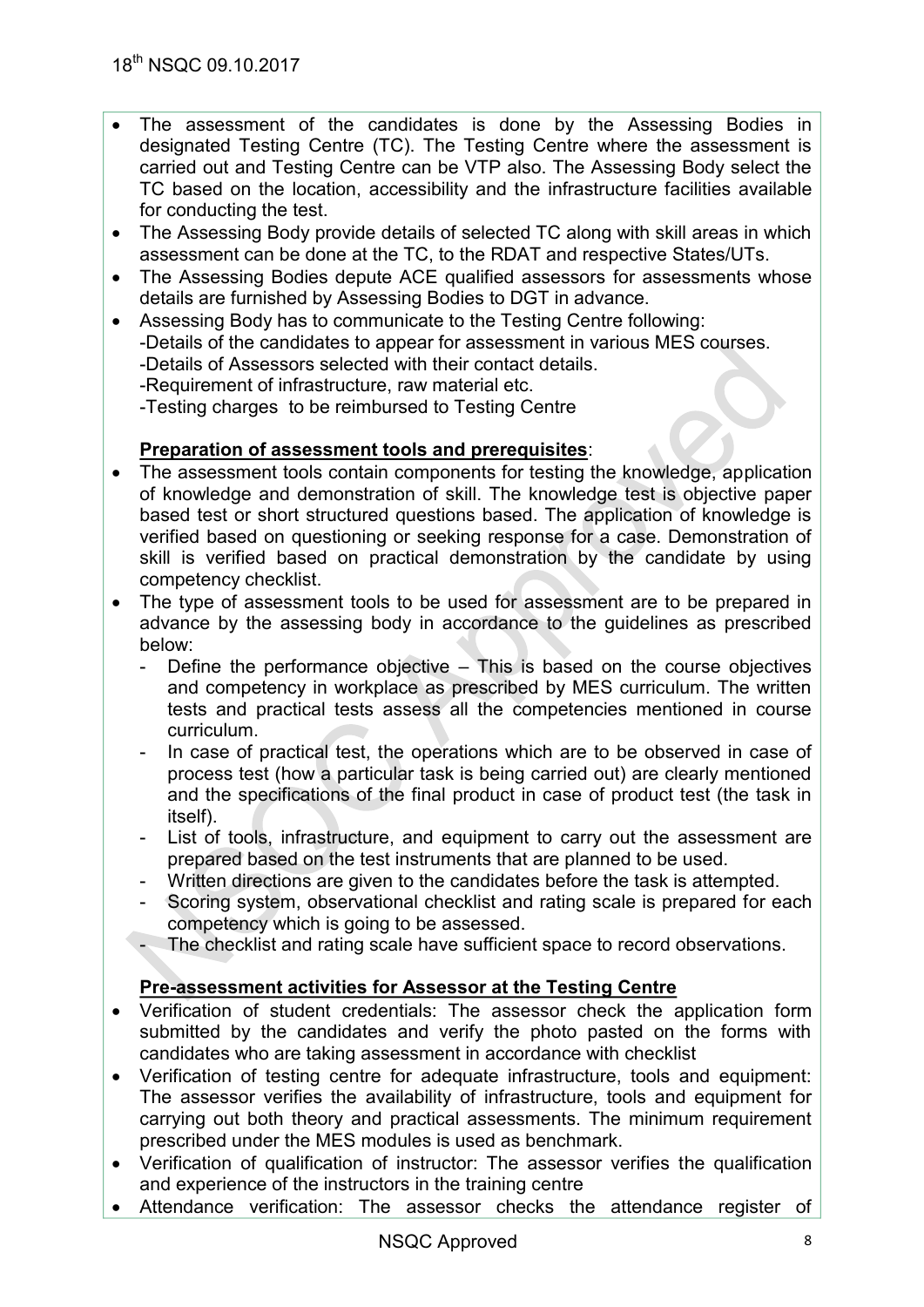candidates and instructors until the time biometric attendance system is put in place. Once the biometric attendance system is in place, the biometric attendance of assessors along with that of trainees/candidates has to be captured during the assessment at the start as well as end of theory and practical test.

- Attendance during assessment: The assessor takes the attendance of all the students who appear for assessment after the successful verification of the student credentials and before the start of the assessment. The assessor also provides his/her attendance during start and end of the practical and theory test.
- Pre-Assessment checklist: The assessor fill the pre-assessment checklist along with the start time and end time of assessment after verifying all the above tasks as per checklist.
- Verification of the documents related test carried out by VTP/ Testing Centre (TC) for candidates who were not able to produce document in support of having passed the qualification.

## **Assessment activities**

- Before the start of assessment, read out the instructions to the students.
- The written test & practical test is for fixed duration as prescribed.
- It is ensured that individual attention is given to all the candidates during the practical test.
- The assessor takes photographs during the assessment process of all the students in the testing centre, the students during theory and practical tests, practical lab/workshop showing the equipment to be used for assessment, the assessor along with the students appearing for the assessment.

### **Post-assessment activities**

- The assessor consolidates all the theory and practical test papers and ensures that all the mandatory information is filled. The total score for each student should be calculated and recorded in Result sheet.
- The assessor send the attendance sheet, Result sheet, answer papers by courier/post to the assessing body immediately after the completion of assessment
- Uploading outcome of the assessment and photos in portal by assessing body
- Assessing body upload the results within one week of the assessment date.
- Photos taken by the assessors during assessment are sent to respective RDATs through e-mail only. Non dispatch of photos of assessment to RDAT makes assessment void. Re-assessment of such batch is done by the Assessing Bodies on their own expenses.
- Details of assessors are emailed to RDAT at the time of uploading the outcome of the assessment. Outcome of the assessment is not accepted in case details of assessors are not emailed to respective RDAT. This procedure is applicable till automatic selection of assessors is provided on the web-portal of SDIS.
- Maintaining assessment records
- Publishing of results and Certificate issue
- RDAT verifies the outcome of the assessment, details of assessors, photos and print and sign the certificates for successful candidates and send it to the respective candidates. In case of direct candidate's assessment, the Certificates are sent to the Assessing Body.
- Certificates which will be issued carry photograph of the trainee, name of VTP, start date & end date of training and duration of training once the systems for the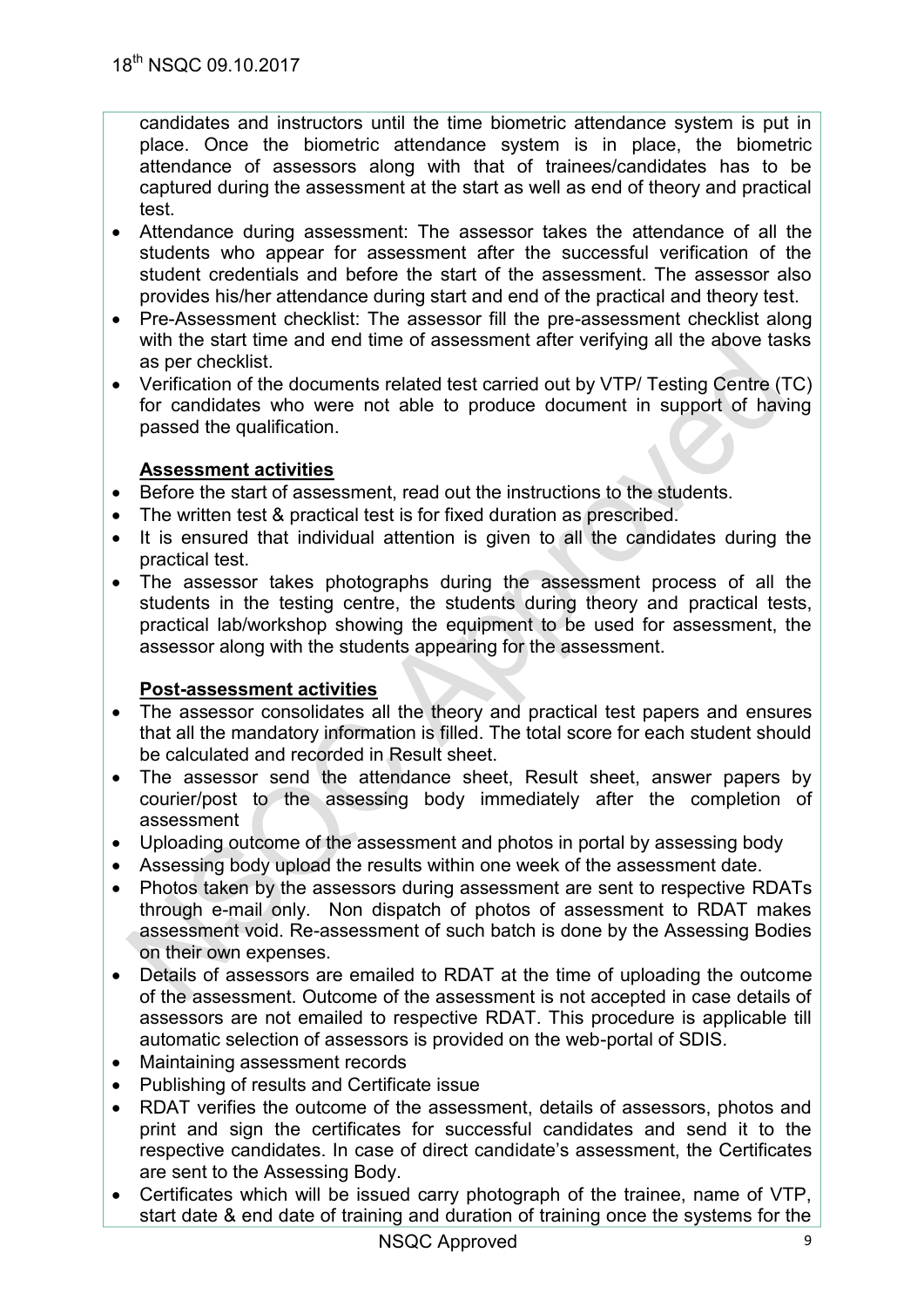same are put in place.

The certificate is issues under the aegis of NCVT. All the communications are done through portal.

Please attach any documents giving further information about assessment and/or RPL.

Give the titles and other relevant details of the document(s) here. Include page references showing where to find the relevant information.

### **ASSESSMENT EVIDENCE**

### **Complete a grid for each component as listed in "Formal structure of the the qualification" in the Summary.**

*NOTE: this grid can be replaced by any part of the qualification documentation which shows the same information – ie Learning Outcomes to be assessed, assessment criteria and the means of assessment.*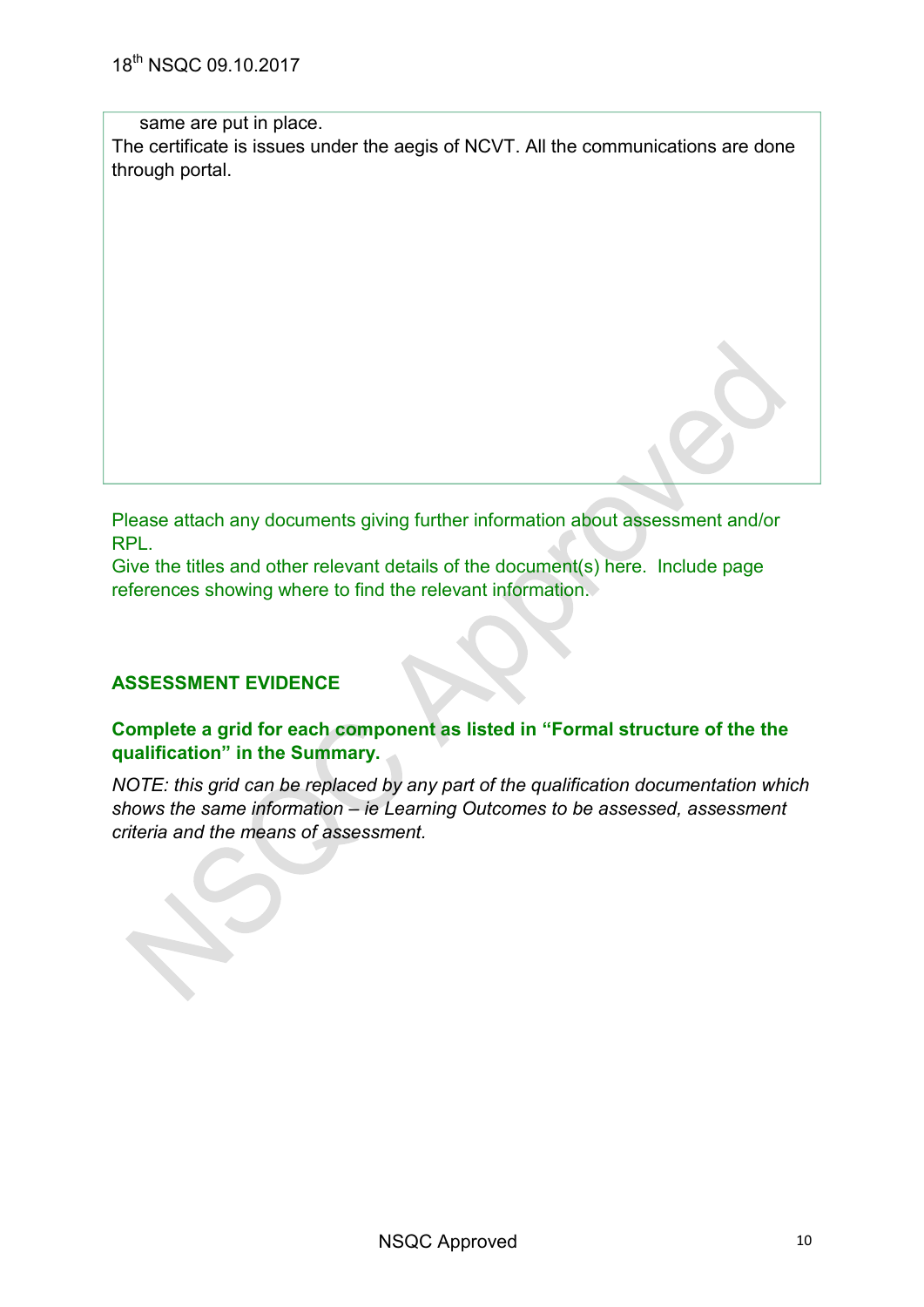# **Title of Component:**

| <b>Outcomes to be</b>                                    | <b>Assessment criteria for</b>                                                                              | <b>MEANS OF</b>   |
|----------------------------------------------------------|-------------------------------------------------------------------------------------------------------------|-------------------|
| assessed                                                 | the outcome                                                                                                 | <b>ASSESSMENT</b> |
| 1. Identify basic principles<br>of visual merchandising, | A05-Record the size of the<br>organized<br>and<br>non<br>organized store                                    | <b>THEORY</b>     |
|                                                          | A06- Check window<br><b>Display</b>                                                                         | <b>PRACTICAL</b>  |
|                                                          | A07- Compile the whole<br>information collected and<br>presnt it in a file                                  | <b>THEORY</b>     |
|                                                          | A01-Visit to a Retail store                                                                                 | <b>PRACTICAL</b>  |
|                                                          | A02- Identify the store<br>design and collect the<br>picture of store                                       | <b>THEORY</b>     |
|                                                          | A03- Identify the store lay<br>out                                                                          | THEORY            |
|                                                          | $A04-$<br>Enlist<br>the<br>merchandise of the store                                                         | <b>THEORY</b>     |
|                                                          | A05-Enlist the Display<br>techniques and take the<br>photographs                                            | <b>THEORY</b>     |
| Categorize<br>$\overline{2}$<br>the<br>retailer,         | A06-Utilise<br>Right<br>the<br>Graphics and Point of sale<br>material                                       | <b>PRACTICAL</b>  |
|                                                          | A07-Take the images of PRACTICAL<br>color blocking Display                                                  |                   |
|                                                          | A08-Take the images of<br>Symmetry and Balance<br><b>Display</b>                                            | <b>PRACTICAL</b>  |
|                                                          | A09-Take the images of<br>Repetition Display                                                                | <b>PRACTICAL</b>  |
|                                                          | A10-Take the images of PRACTICAL<br>Odd numbers Display                                                     |                   |
|                                                          | A01- Visit a retail shop<br>nearby your locality                                                            | <b>PRACTICAL</b>  |
|                                                          | A02-<br>Prepare<br>a<br>Questionnaire to be filled<br>by the shopkeeper                                     | <b>THEORY</b>     |
|                                                          | A03- Fill a Questionnaire<br>findings visiting<br>the<br>on<br>retail shop                                  | <b>THEORY</b>     |
| 3 Product Displayed                                      | A04 Categorize the shop<br>of<br>your locality<br>into<br>Organized<br>and<br>non<br>organized retail shops | <b>THEORY</b>     |
|                                                          | A05-Prepare<br>list<br>a<br>according<br>to<br>the                                                          | <b>THEORY</b>     |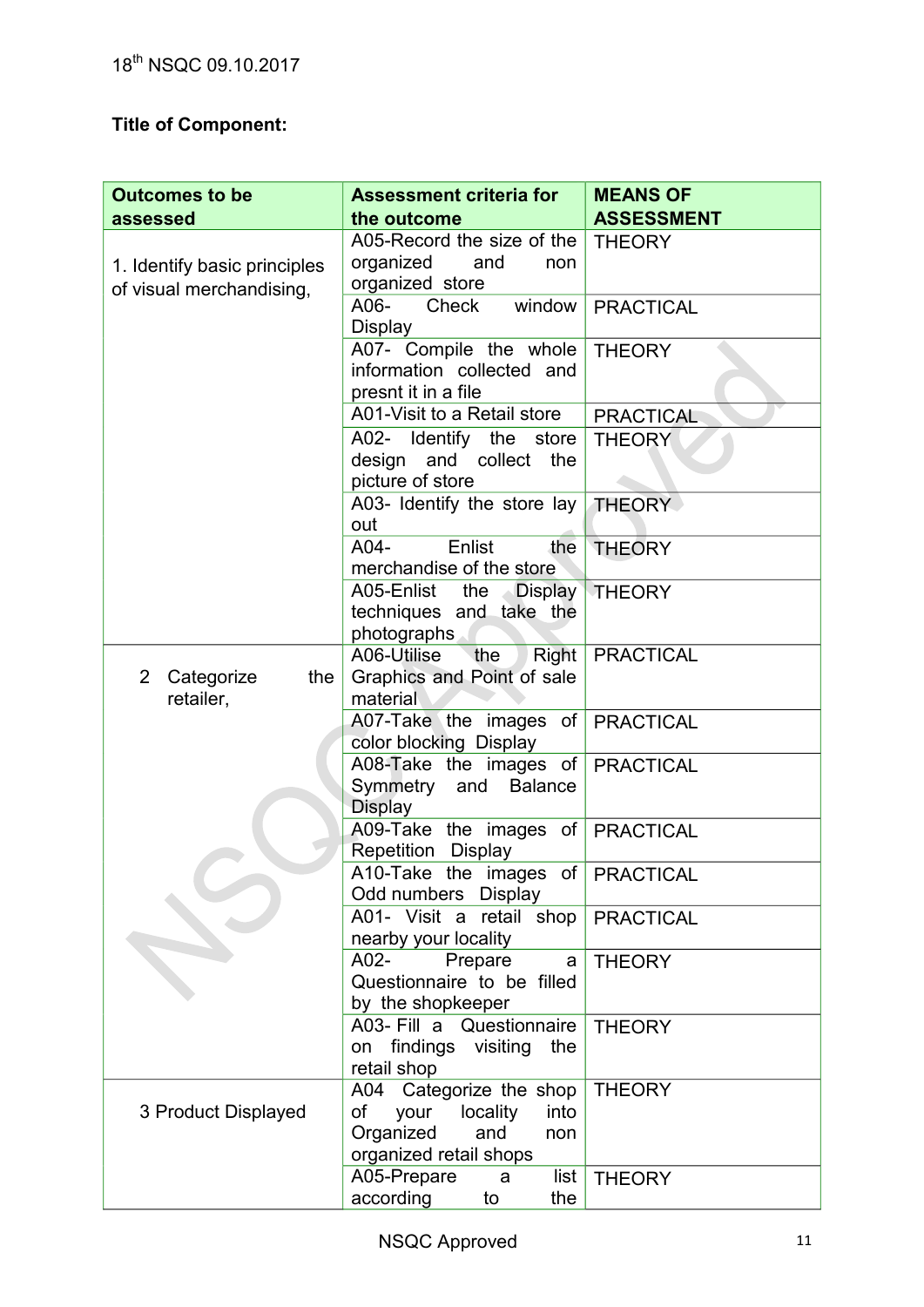|                                           | merchandise find in<br>the                                  |                  |
|-------------------------------------------|-------------------------------------------------------------|------------------|
|                                           | organized<br>and<br>non                                     |                  |
|                                           | organized retail shop                                       |                  |
|                                           |                                                             |                  |
|                                           | A01<br><b>Check</b><br>Display<br><b>Product Techniques</b> | <b>PRACTICAL</b> |
|                                           | A02- Check display with<br><b>Colour Scheme</b>             | <b>PRACTICAL</b> |
|                                           | A03- Check Store setting                                    | <b>PRACTICAL</b> |
|                                           | A04-<br>Check<br>Display<br><b>Interior</b>                 | <b>PRACTICAL</b> |
|                                           | A05-Record the size of the                                  | <b>THEORY</b>    |
|                                           | organized<br>and<br>non<br>organized store                  |                  |
|                                           | A06-<br>Check<br>window<br><b>Display</b>                   | <b>PRACTICAL</b> |
| <b>SOFT &amp; ENTREPRENURESHIP SKILLS</b> |                                                             |                  |
|                                           | Ao1- Follow and maintain                                    | PRACTICAL TEST   |
| Recognize & comply safe                   | procedures to achieve a                                     |                  |
| working practices,                        | safe<br>working                                             |                  |
| environment aspect and                    | environment in line with                                    |                  |
| housekeeping                              | occupational health and                                     |                  |
|                                           | safety regulations<br>and                                   |                  |
|                                           | requirements<br>and                                         |                  |
|                                           | according to site policy.                                   |                  |
|                                           | Ao2-Identify and take                                       | PRACTICAL TEST   |
|                                           | necessary<br>precautions                                    |                  |
|                                           | fire<br>and<br>safety<br>on                                 |                  |
|                                           | hazards<br>and<br>report                                    |                  |
|                                           | according to site policy                                    |                  |
|                                           | and procedures.                                             |                  |
|                                           | Ao3 Report supervisor/   THEORY TEST                        |                  |
|                                           | Competent of authority in                                   |                  |
|                                           | the event of accident or                                    |                  |
|                                           | sickness of any staff and                                   |                  |
|                                           | accident<br>record<br>details                               |                  |
|                                           | correctly according to site<br>accident/injury procedures.  |                  |
|                                           | Ao4- Identify Personal                                      | PRACTICAL TEST   |
|                                           | Productive<br>Equipment                                     |                  |
|                                           | (PPE) and use the same                                      |                  |
|                                           | as per related working                                      |                  |
|                                           | environment.                                                |                  |
|                                           | Ao5-Identify basic first aid                                | PRACTICAL TEST   |
|                                           | them<br>and<br>use<br>under                                 |                  |
|                                           | different circumstances.                                    |                  |
|                                           | Ao6- Take opportunities to                                  | PRACTICAL TEST   |
|                                           | use energy and materials                                    |                  |
|                                           | environmentally<br>an<br><i>in</i>                          |                  |
|                                           | friendly manner                                             |                  |
|                                           | Ao7-<br>Avoid waste and                                     | PRACTICAL TEST   |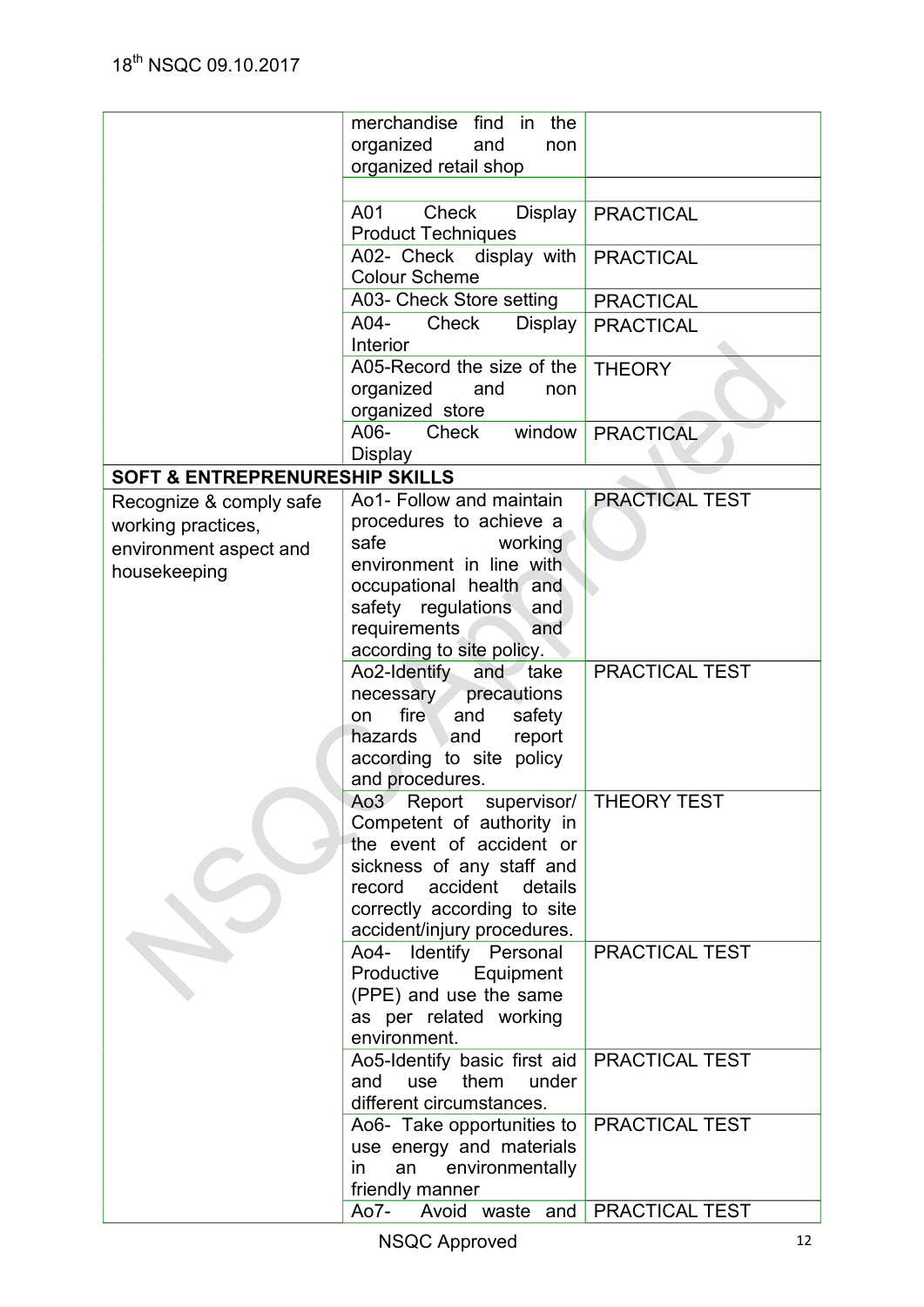|                                                                                                  | dispose waste<br>as<br>per<br>procedure                                                                      |                       |
|--------------------------------------------------------------------------------------------------|--------------------------------------------------------------------------------------------------------------|-----------------------|
|                                                                                                  | Recognize different<br>Ao8<br>components of 5S<br>and<br>apply the same in<br>the<br>working environment.    | <b>THEORY TEST</b>    |
| 2) Understand and practice<br>soft skills, working<br>with<br>Computer<br>and                    | Ao1 Recognize & practice<br>soft skills in day to day<br>work.                                               | <b>THEORY TEST</b>    |
| communicate with required<br>clarity.                                                            | Ao2 Conduct appropriate<br>discussions with within the<br>team and report to higher<br>authority.            | PRACTICAL TEST        |
|                                                                                                  | Ao3 Present<br>facts<br>and<br>circumstances<br>and<br>use<br>appropriate<br>terminology<br>related to work. | PRACTICAL TEST        |
|                                                                                                  | written<br>Ao4<br>Conduct<br>communication.                                                                  | <b>THEORY TEST</b>    |
|                                                                                                  | Ao5 Use computers and<br>access internet for day to<br>day activity                                          | <b>PRACTICAL TEST</b> |
| 3)3Demonstrate<br>knowledge of concept and<br>principles of basic<br>arithmetic calculation, co- | Ao1 Apply basic arithmetic<br>calculations<br>for arriving<br>dimensional parameters as<br>per drawing.      | <b>THEORY TEST</b>    |
| ordinate system and apply<br>knowledge of specific area<br>to perform practical<br>operations    | co-ordinate<br>Ao2Use<br>system<br>for<br>part<br>programming.                                               | <b>THEORY TEST</b>    |
| 4Explain time<br>management,                                                                     | Ao1Ascertain appropriate<br>time for the assigned task.                                                      | PRACTICAL TEST        |
| entrepreneurship and<br>manage/organize related                                                  | Ao2- Execute the assigned<br>task within time frame.                                                         | PRACTICAL TEST        |
|                                                                                                  | Ao3-Manage<br>work<br>own<br>within specified time.                                                          | PRACTICAL TEST        |
|                                                                                                  | Ao4- Explain importance &<br>affect<br>factors<br>the<br>development<br>Of<br>entrepreneurship.              | <b>THEORY TEST</b>    |
|                                                                                                  | Ao5-Identify<br>service<br>providers for developing<br>Entrepreneur/business<br>establishment.               | PRACTICAL TEST        |
| <b>Means of assessment 1</b>                                                                     |                                                                                                              |                       |
| The assessment comprise of                                                                       |                                                                                                              |                       |
| Theory Examination MCQ, VIVA Voce                                                                | Practical assessment Role plays, Demonstration                                                               |                       |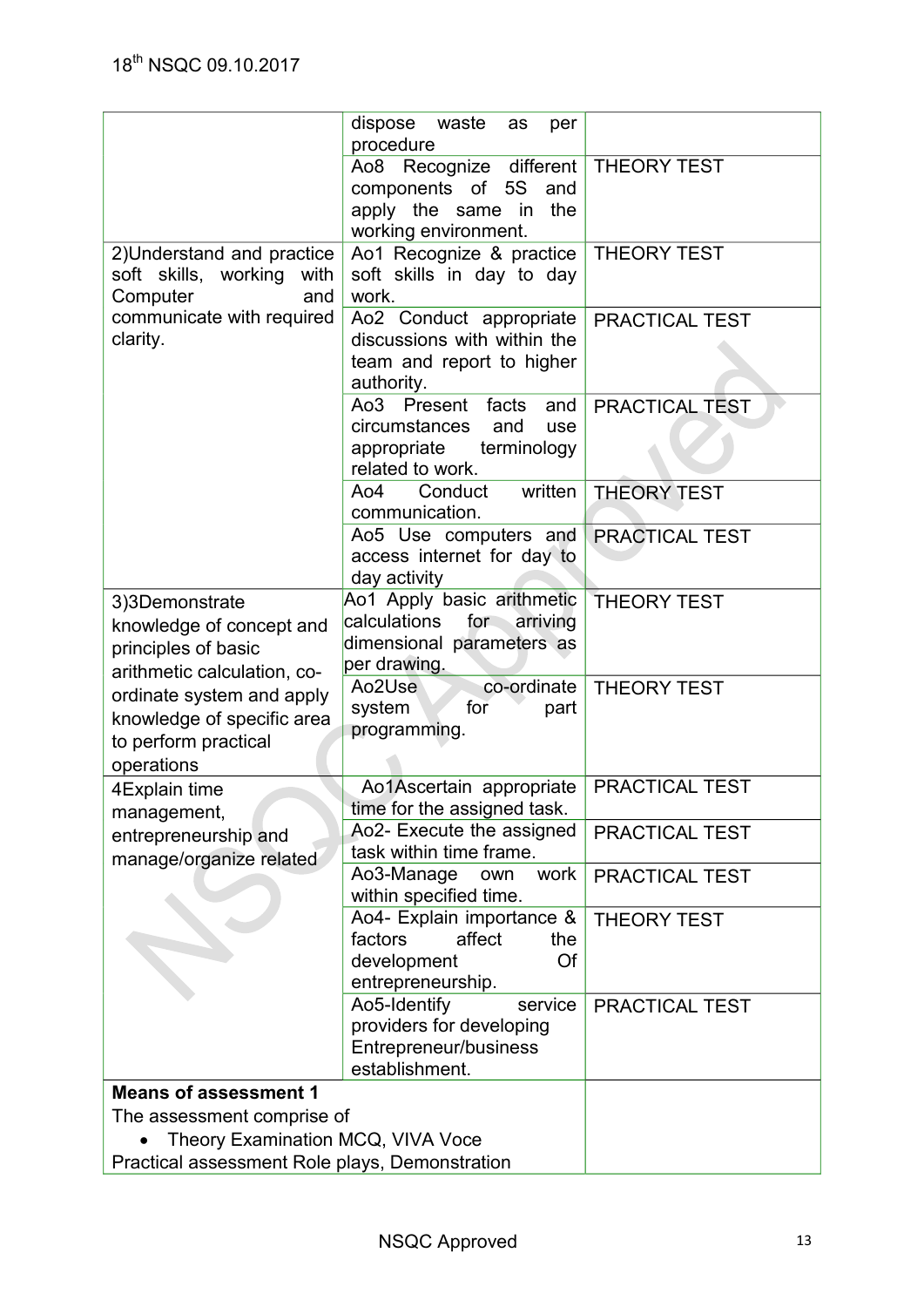## **Pass/Fail**

The trainee is judged as pass in the qualification if minimum passing marks is obtained in

each test i.e Theory and Practical. Minimum pass mark: Minimum passing marks for Practical is 60% Minimum pass marks for theory is 40%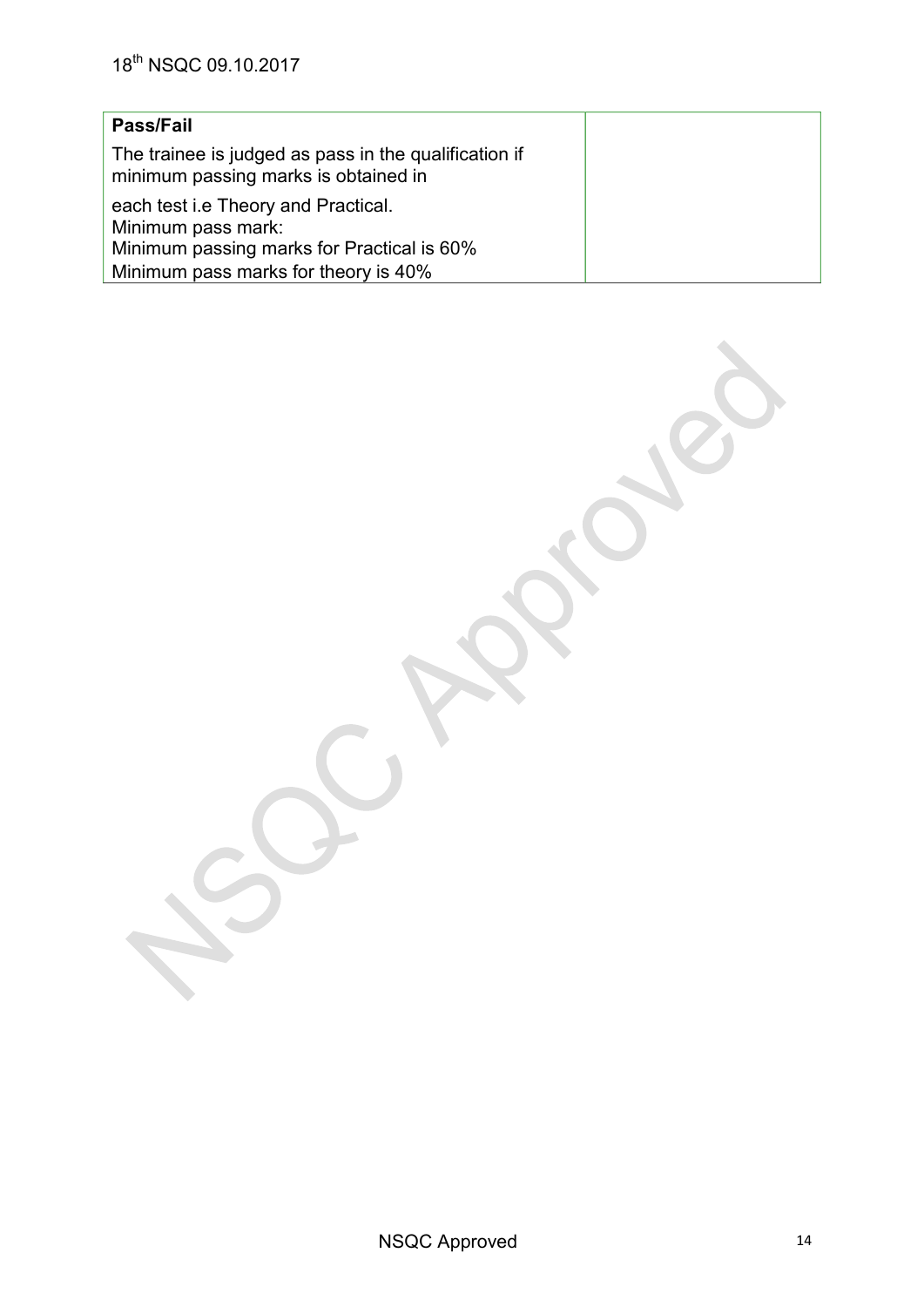18th NSQC 09.10.2017

**SECTION 2 EVIDENCE OF LEVEL**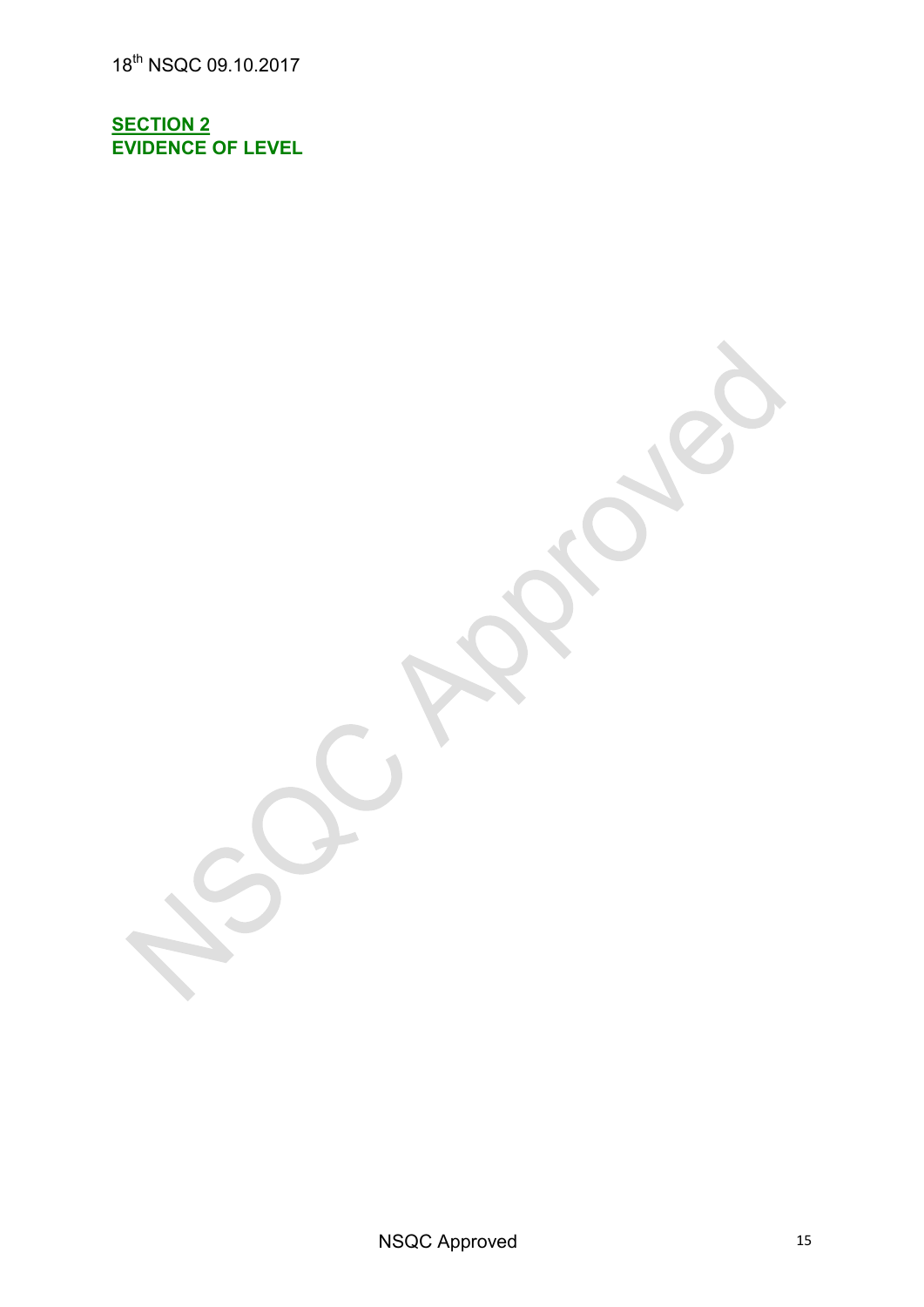# **OPTION A**

|                              | Title/Name of qualification/component: VISUAL MERCHANDISING                                                                                                                                                                                                                                                                                                | Level: 3                                                                                                                                                                                                                                                                                                  |                      |
|------------------------------|------------------------------------------------------------------------------------------------------------------------------------------------------------------------------------------------------------------------------------------------------------------------------------------------------------------------------------------------------------|-----------------------------------------------------------------------------------------------------------------------------------------------------------------------------------------------------------------------------------------------------------------------------------------------------------|----------------------|
| <b>NSQF</b><br><b>Domain</b> | <b>Outcomes of the Qualification/Component</b>                                                                                                                                                                                                                                                                                                             | How the outcomes relates to the NSQF level<br>descriptors                                                                                                                                                                                                                                                 | <b>NSQF</b><br>Level |
| <b>Process</b>               | The trainee applies visual merchandising<br>elements and merchandise presentation<br>methods, involving predictable situation<br>along with the required housekeeping and<br>safety measures. .                                                                                                                                                            | The job requires the limited range of handling<br>the work of visual Merchandiser involving<br>predictable situation like display of garment                                                                                                                                                              | 3                    |
| Professional<br>knowledge    | The trainee understands the concepts of<br>display window for visual merchandising,<br>line & composition, light & lighting, types of<br>display & display setting. The trainee also<br>acquires the knowledge of safety gadgets,<br>fire-fighting and first aid as well as the<br>knowledge of cleanliness.                                               | The job role understands the different<br>forms, formats of garment export house USED<br>IN VISUAL MERCHANDISING PROCESS<br><b>&amp;interaction with the customersAND BUYERS</b>                                                                                                                          | 3                    |
| Professional<br>skill        | The trainee applies the skill in presenting the<br>merchandise in a unique, desirable and<br>saleable manner. The trainee also applies the<br>basic design principles and colour theories to<br>the construction of promotional displays and<br>advertising, and prepare displays using visual<br>dynamics of light, in a narrow range of<br>applications. | The job role only includes identifying the basic<br>facts and principles of formats and various forms<br>used in VISUAL merchandising process and<br>application and preparation of of various type of<br>displays product teqnique like store setteing,<br>display of accessories with colour scheme etc | 3                    |
| Core skill                   | The trainee, in general, maintains hygiene,<br>demonstrates the ability to receive and<br>transmit written and oral messages with<br>minimum required clarity, perform basic<br>arithmetic and algebraic calculations, carry                                                                                                                               | The Assistant will able to maintain hygieneable<br>to communicate , perform basic arithmetic<br>calculations, carry out banking, and understand<br>social and natural environment along performing<br>the various job responsibilities of a visual                                                        | 3                    |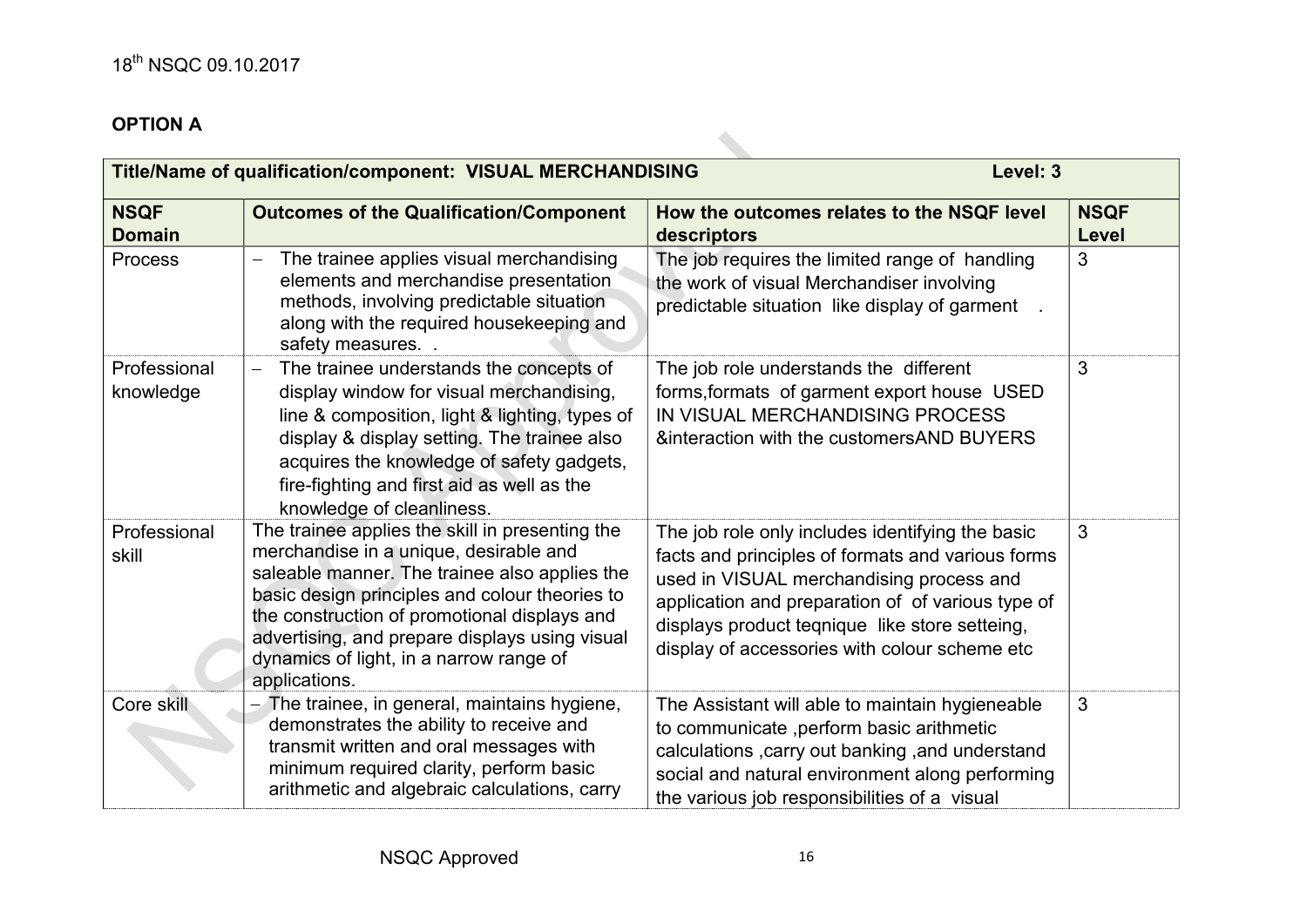| Title/Name of qualification/component: VISUAL MERCHANDISING<br>Level: 3 |                                                                                                                                                                                                                                                                             |                                                                                                                                                                                                                             |                      |
|-------------------------------------------------------------------------|-----------------------------------------------------------------------------------------------------------------------------------------------------------------------------------------------------------------------------------------------------------------------------|-----------------------------------------------------------------------------------------------------------------------------------------------------------------------------------------------------------------------------|----------------------|
| <b>NSQF</b><br><b>Domain</b>                                            | <b>Outcomes of the Qualification/Component</b>                                                                                                                                                                                                                              | How the outcomes relates to the NSQF level<br>descriptors                                                                                                                                                                   | <b>NSQF</b><br>Level |
|                                                                         | out personal banking, and understand<br>social, and natural environment                                                                                                                                                                                                     | merchandiser required from display to closing<br>store                                                                                                                                                                      |                      |
| Responsibility                                                          | The trainee applies visual merchandising<br>elements and merchandise presentation<br>methods, under close supervision with some<br>responsibility for own work within defined limit.<br>The trainee has the responsibility for a limited<br>range of activities activities. | The job holder works under the supervision of<br>his superiors and is responsible for his own<br>limited work assigned like to assist in display of<br>store, line management, and billing as directed<br>by his superiors. | 3                    |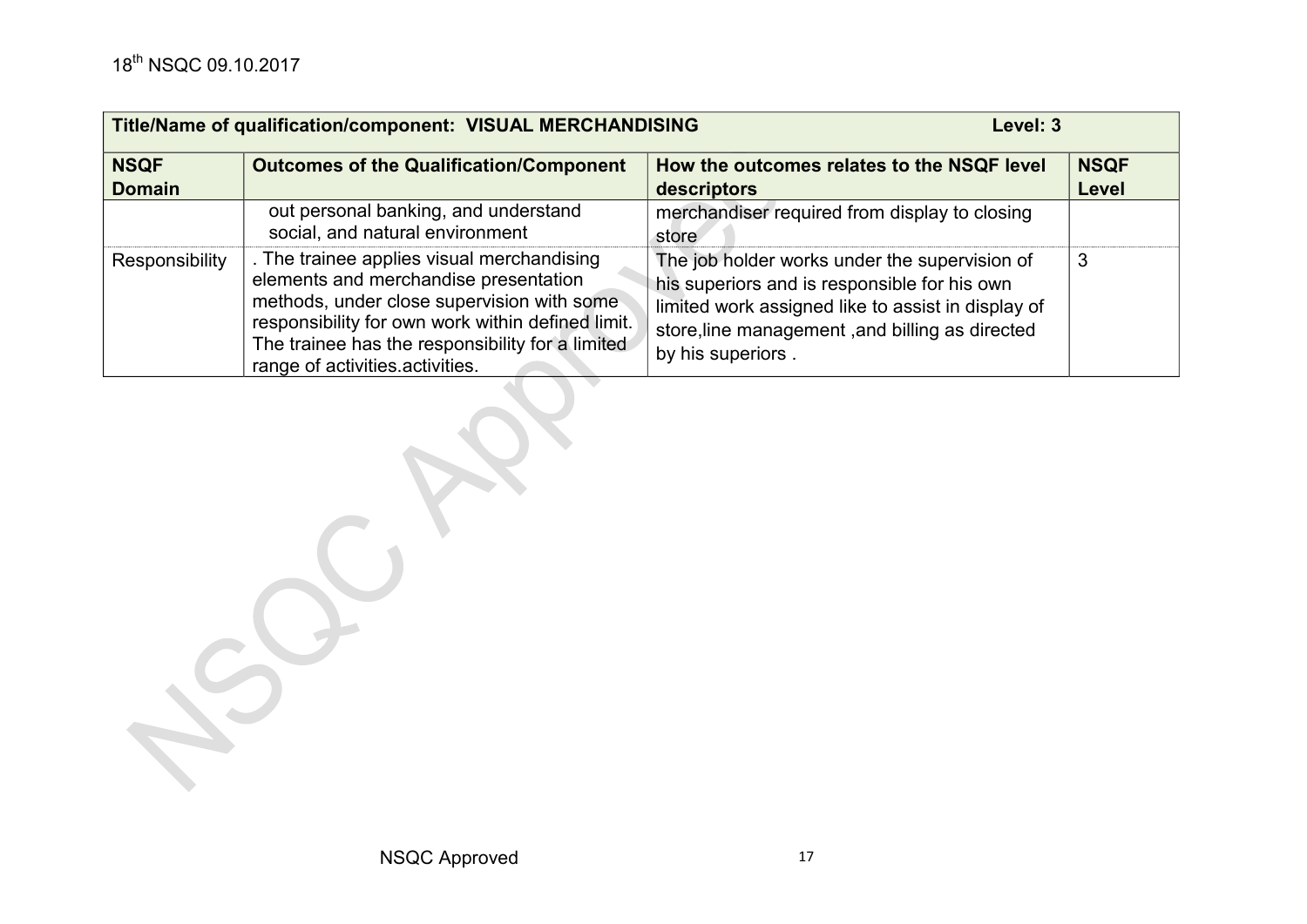### **SECTION 3 EVIDENCE OF NEED**

## **What evidence is there that the qualification is needed?**

The annual total investments in textiles and clothing sector increased from INR 59500 crores in 2001–02 to INR 2 lakh crores in 2011–12, growing at an average rate of 12.8 percent per annum. India is the second-largest producer and exporter of textiles and clothing in the world.

Textiles and clothing strategic plan 2011–16 to achieve manufacturing growth rate by 10 percent,

exports by 15 percent in 2016. Integrated Skill Development Scheme to spend INR 1900 crores to train 1.5 million workers in the textiles sub-sector

Changing lifestyles and consumption patterns are expected to drive the sector's supply of casual wear with an 11 percent growth, which would drive demand for workforce with specialised skills in western formals design, blended fabrics and increased application work on clothes. Skill gaps are prominent at the entry level — operators, designers, merchandisers. The current training curriculum for the entry-level roles is more theoretical and doesn't address practical issues sufficiently. The current training curriculum for the entry-level roles is more theoretical and doesn't address practical issues sufficiently

Constant growth of the sector and its contribution to the economy implies that the manpower has and would continue to play an important role in the sector. However, the changing structure of the sector with a shift in production across the value chain (i.e. increased focus on yarn and fabric to final products such as garments, home textiles and technical textiles), there would be a change in the skills and characteristics of potential candidates

(Human Resource and Skill Requirements in Textile and Clothing sector 2013- 17,2017-22, Volume 22 by NSDC**: Annexure 2)** 

Moreover as per DDU GKY LIST OF MES COURSES more than 9826 individuals have been trained under APPAREL SECTOR in different modules in this scheme in 2015-16 & 2016-17, which shows there is huge requirement of this skill in the Apparel Market

About **7045** candidates have been placed across country by getting trained under this SCHEME IN APPAREL SECTOR under MES in 2016 which indicates the demand of the above qualification..(**Annexure -3**)

As per data of RSLDC, approximate 132936 youth get trained in Rajasthan in this scheme in various sector ( **Annexure -4**)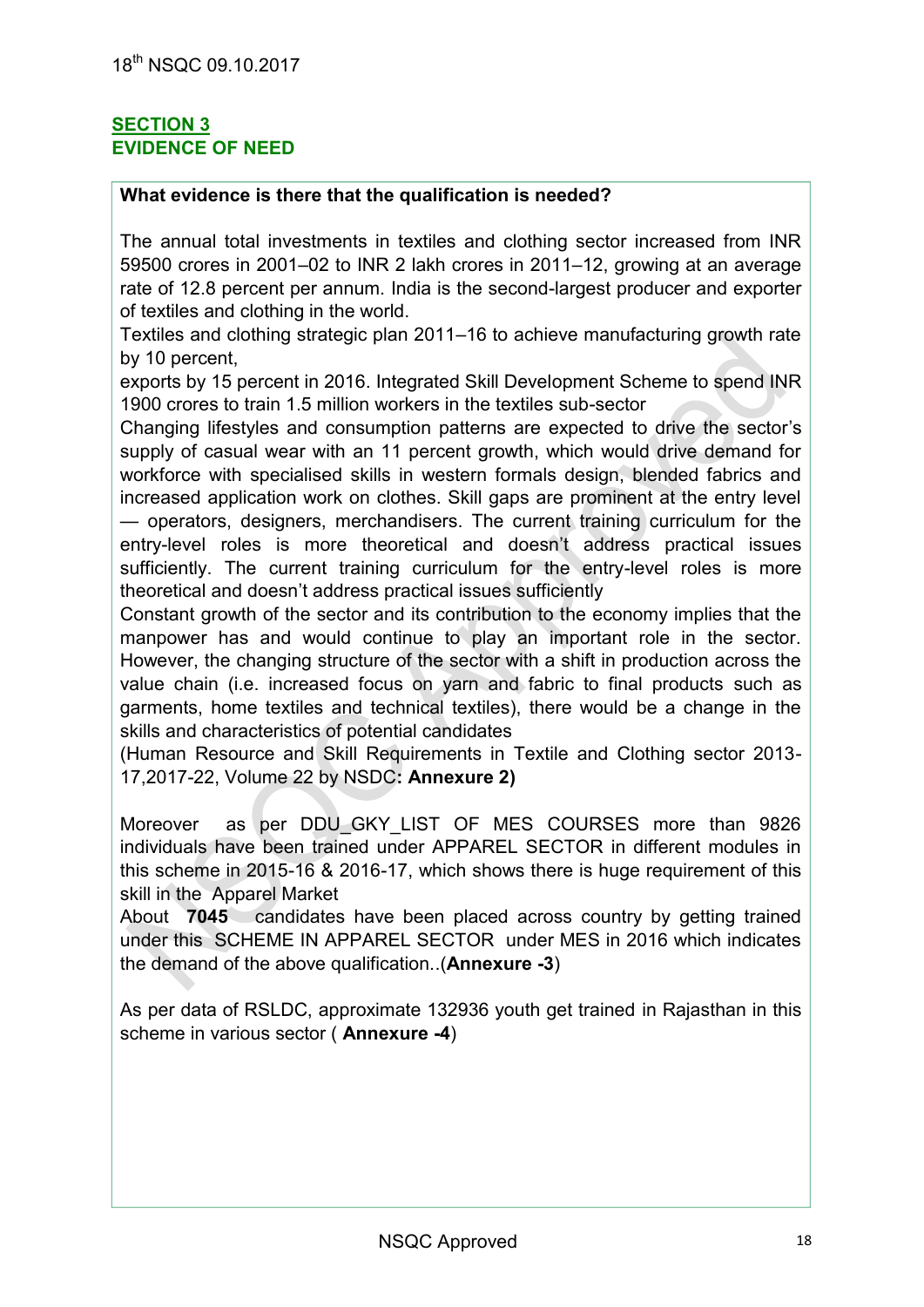#### **What is the estimated uptake of this qualification and what is the basis of this estimate?**

According to the NSDC report, the textiles and clothing sector plays a significant role in employment generation. The sector employs 15.23 million people, of which 2.3 million are factory workers. Currently, 15.23 million people are employed in the textile sub-sector across yarn and fabric, home textiles, technical textiles and readymade garments. Human resource requirement in the sector is expected to reach 21.54 million by 2022 translating into 6.31 million additional employment opportunities during the period 2013-22.

The Integrated Skill Development Scheme for the textiles and apparel sector, including jute and handicrafts, was initiated by the Ministry of Textiles,

Government of India, in July 2013 to impart skills to 1.5 million workers in the next five years (2012-17).

**What steps were taken to ensure that the qualification(s) does (do) not duplicate already existing or planned qualifications in the NSQF?**  The Qualification has been mapped with the National Qualification Register, maintained by NSDA to ensure the qualification does not duplicate. No other qualification is available in NQR with these outcomes.

**What arrangements are in place to monitor and review the qualification(s)? What data will be used and at what point will the qualification(s) be revised or updated?** 

1)DGT interacts with training providers to gather feedback in implementation and updation of qualification. DGT interacts with training providers to gather feedback in implementation and updation of qualification.Time to time the performance of Training Partners and assessing bodies are reviewed by the concerned RDAT'S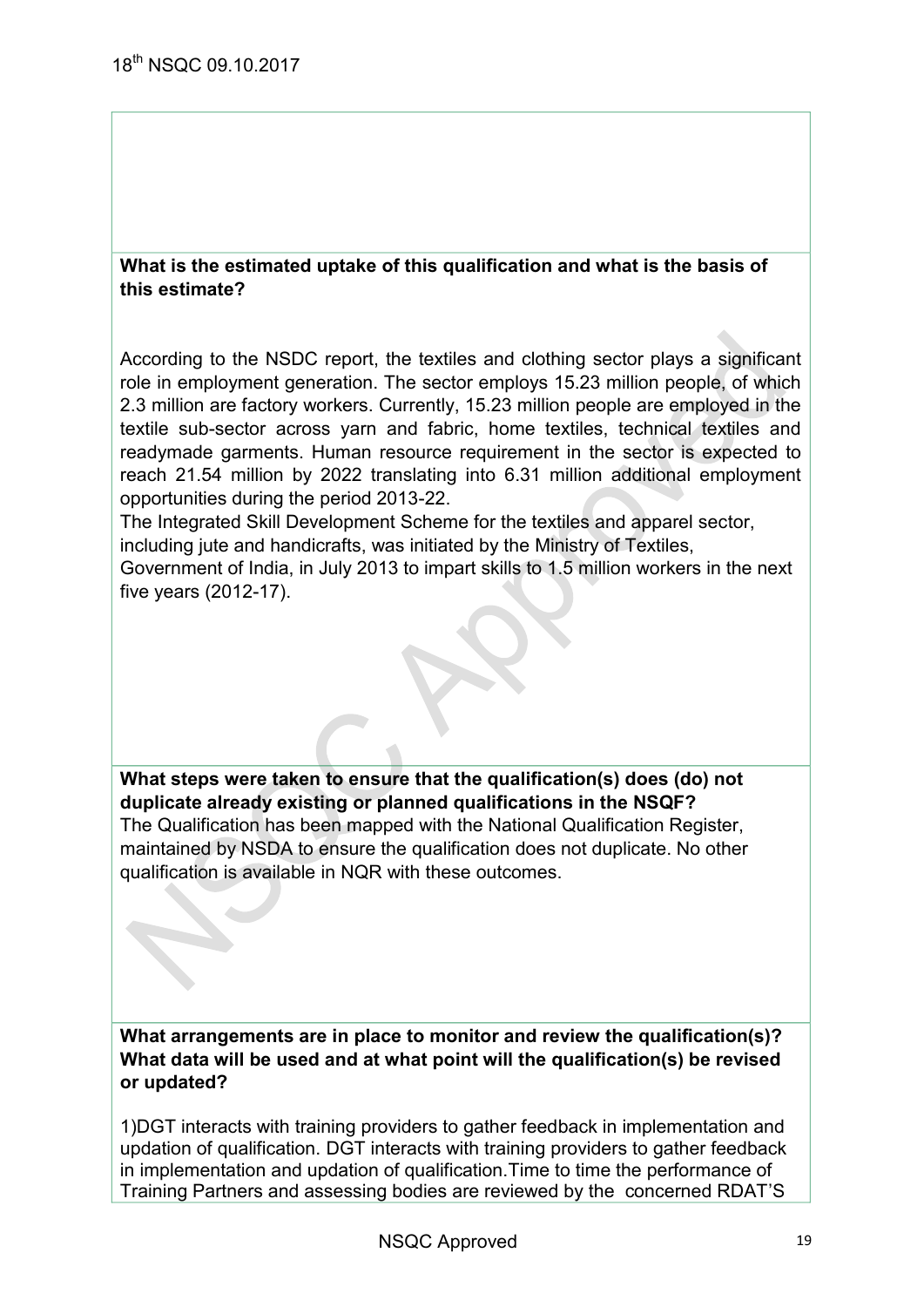for various training methodology ,training aids,certification procedure,skill sets and examination procedure

2) Monitoring of results of assessments

3) Employer feedback will be sought post-placement

4) In a recent initiative, a Mentor Council (MC) for the relevant sector has been formed to review the curriculum of this qualification under the sector.

5) CSTARI, the research wing of DGE&T, reviews and updates the qualification, in consultation with industries and other stakeholders, on a regular basis.

The qualification is reviewed after every 2 years for updation according to latest Technologies and practices.

Please attach any documents giving further information about any of the topics above.

Give the titles and other relevant details of the document(s) here. Include page references showing where to find the relevant information.

### **SECTION 4 EVIDENCE OF PROGRESSION**

**What steps have been taken in the design of this or other qualifications to ensure that there is a clear path to other qualifications in this sector?**  An Individual has vertical and horizontal pathway to promote to higher designations in an organisation. Can further undergo specialization course to excel to the higher post in jobs listed above